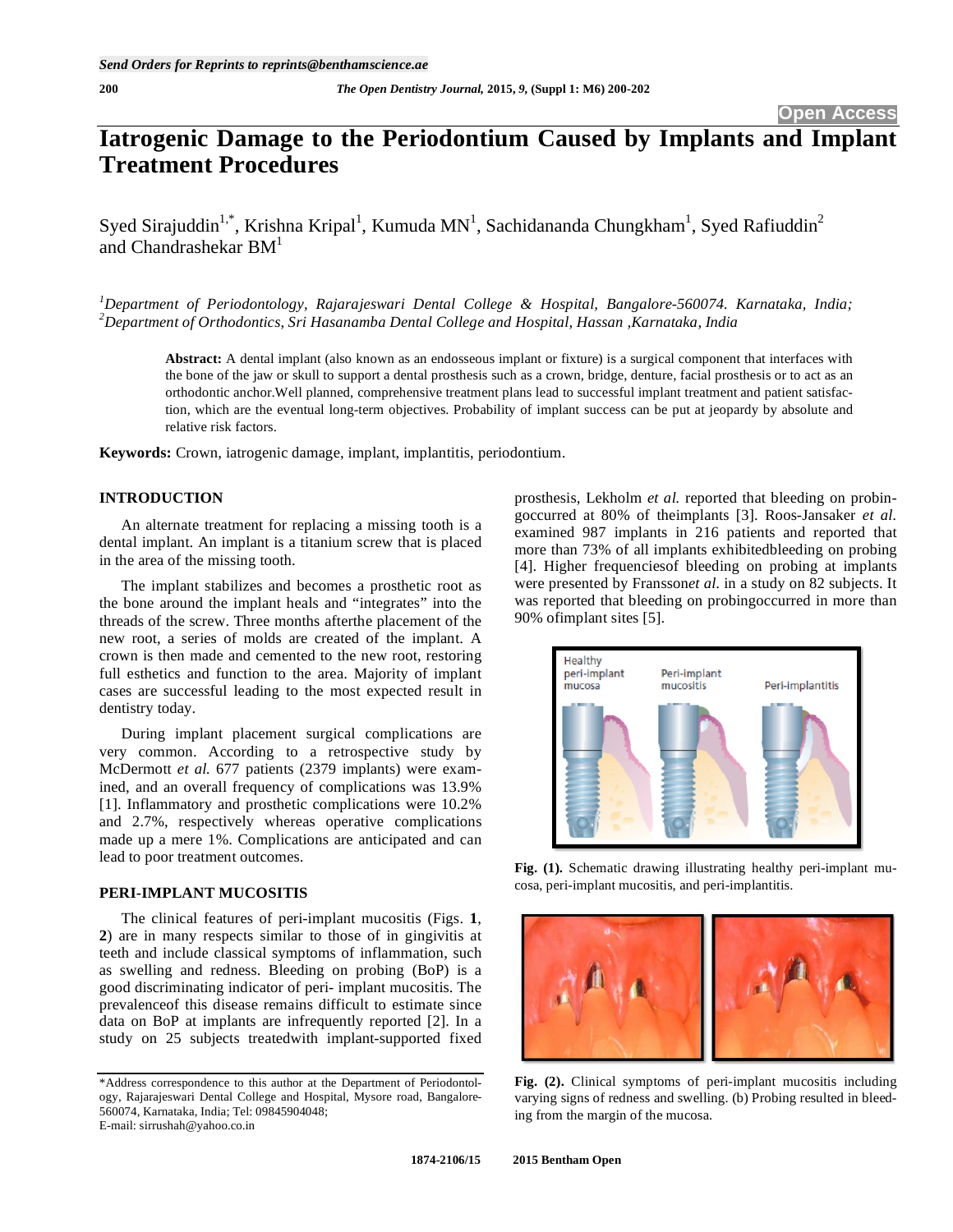

**Fig. (3).** Clinical (**a**) and radiographic (**b**) characteristics of two implant sites with peri- implantitis in the left side of the mandible. Note the presence of swelling and suppuration in the peri-implant mucosa (**a**) and the crater-formed bone destruction around the implants in the radiograph (arrows) (**b**). Peri-implantitis lesions are poorly encapsulated, extend to the marginal bone tissue and may, if they are allowed to progress, lead to the loss of the implant.

Zitzmannetal [6] studied the response toplaque formation in the soft tissues at implant andtooth sites in humans. Twelve subjects with healthy periodontal and peri-implant conditions were asked to refrain from tooth/implant cleaning for a period of 3 weeks. Clinical examinations were performed and soft tissue biopsies were harvested prior to andat the completion of the plaque accumulation period. Thetissues were examined using histologic techniques.

It was established that plaque buildup was related with clinical signs of soft tissue inflammation.

Furthermore, the initially minutelesions in the gingiva and in the peri-implant mucosa markedly increased in size after 3 weeks of plaque build-up: from 0.03 mm2 at baseline to 0.3 mm2 (gingiva) and 0.2 mm2 (peri-implant mucosa). In addition, the proportion of B cells and neutrophils increased more in the lesion in the gingiva than in its counterpart in the peri-implant mucosa.

### **PERI-IMPLANTITIS**

Peri-implantitis represents a clinical condition that includes the presence of an inflammatory lesion in the periimplant mucosa and loss of peri-implant bone. The assessment of the diagnosis peri-implantitis must consequently require detection of both bleeding on probing (BoP) as well as bone loss in radiographs. Peri-implantitis initially affects the marginal part of the peri-implant tissues and the implant may remain stable and in function for varyingperiods of time. Implant mobility is therefore not an essential symptom for peri-implantitis but may occur in a final stage of disease progression and indicates complete loss of integration. Symptoms of peri-implantitis relate to the infectious inflammatory nature of the lesion. Thus, there is radiographic evidence of bone loss and the bone loss often has the shape of a crater. Swelling and redness of the mucosa as well as bleeding on gentle probing occur. Suppuration is also a frequent finding. The implant may remain stable over long periods.If left untreated, however, peri-implantitis may progress and lead to implant loss. Symptoms of peri-implantitis (Fig. **3**) relate to the infectious inflammatory nature of the lesion. Thus, there is radiographic evidence of bone loss and the bone loss often has the shape of a crater. Swelling and redness of the mucosa as well as bleeding on gentle probing occur. Suppuration is also a frequent finding. The implant may remain stable over long periods.

The large numbers of neutrophils in the peri-implantitis lesion and the absence of an epithelial lining between the lesion and the biofilm, indicate that the peri-implantitis lesions have features that are different from those of periodontitis lesions. Progression of peri-implantitis is more pronounced at implants with rough surfaces than smooth surfaces.

# **CONCLUSION**

Most of the factors that lead to implant failure can be controlled by the dentist by means of proper treatment planning.Surgical implant complications are common and should be managed immediately. Surgical implant complications may be iatrogenic, due to poor treatment techniques, or lack of understanding between dental disciplines. Adequate treatment plan must be accomplished in the implant "planning" stages, such as tracing preoperative radiographs, measuring models, taking CT scans and making proper surgical guides. Basic anatomy must not be forgotten and should be reviewed by the surgeon in every case.

## **CONFLICT OF INTEREST**

The authors confirm that this article content has no conflict of interest.

### **ACKNOWLEDGEMENTS**

Declared none.

#### **REFERENCES**

- [1] McDermott N, Chuang S, Dodson T, *et al.* Complications of dental implants: Identification, frequency, and associatedrisk factors. Int J Oral Maxillofac Implants 2003; 18: 848-55.
- [2] Berglundh T, Persson L, Klinge B. A systematic review on the incidence of biological and technical complications in implant dentistry reported in prospective longitudinal studies of at least 5 years. Proceedings from the 4<sup>th</sup> European Workshop on Periodontology. J Clin Periodontol 2002; 29: 197-212.